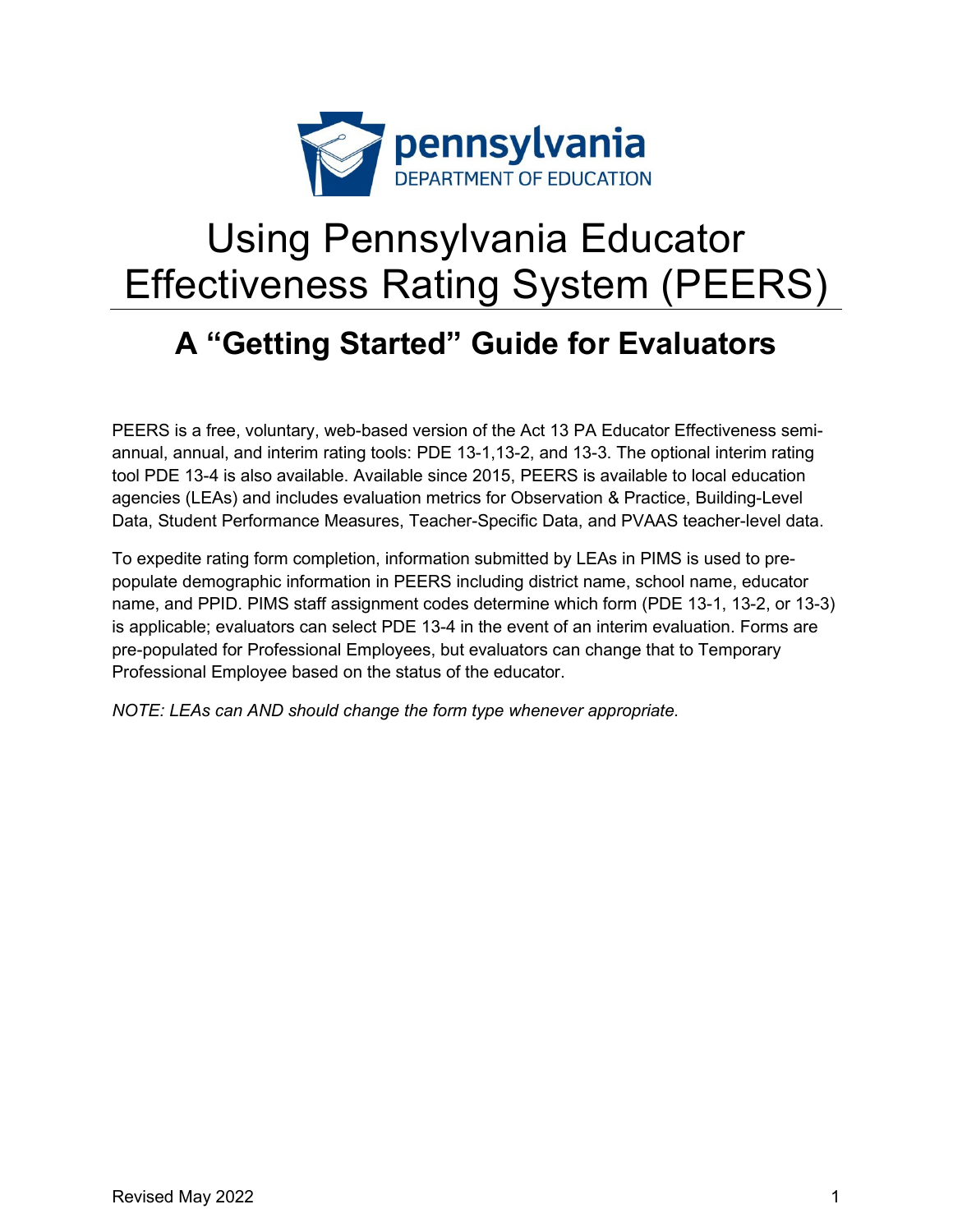## **Getting Started with PEERS: A Guide for Evaluators**

## **How to Access**

PEERS is hosted within the existing PVAAS web application and is accessed through the [PVAAS login page.](https://pvaas.sas.com/) After logging in and clicking the Reports tab, users will see the PEERS heading. PVAAS District Admin, District Users given the "Administrative Evaluator" role, and School Admin account holders can select Evaluation List, Evaluation Summary, and Manage Access under this heading. (Other users given the *Evaluator* role will see Evaluation List and Evaluation Summary, but will not manage access to PEERS.) Clicking on one of these options will prompt the user to review the "Access to Confidential Information," and then direct them into PEERS.

| <b>Reports</b>                     |                                     |                                                                                    | <b>昌 Print</b><br><b>Export</b>                 |
|------------------------------------|-------------------------------------|------------------------------------------------------------------------------------|-------------------------------------------------|
| <b>Evaluation List</b>             |                                     |                                                                                    |                                                 |
| <b>School Reports</b>              | <b>LEA/District Reports</b>         | <b>Student Reports</b>                                                             | <b>PEERS</b>                                    |
| Launchpad                          | Launchpad                           | <b>Child Success Summary</b>                                                       | <b>Evaluation List</b>                          |
| <b>Growth of Student Groups</b>    | <b>Growth of Student Groups</b>     | <b>Custom Student Reports</b>                                                      | <b>Evaluation Summary</b>                       |
| Value-Added                        | Value-Added                         | <b>Student Search</b>                                                              | <b>Manage Access</b>                            |
| Diagnostics                        | Diagnostics                         | <b>Comparison Reports</b>                                                          |                                                 |
| <b>Quintile Diagnostic Summary</b> | <b>Quintile Diagnostic Summary</b>  |                                                                                    | <b>Roster Verification</b>                      |
| Perf Diagnostic Summary            | Perf Diagnostic Summary             | Scatterplots                                                                       | <b>LEA/District Roster Verification Summary</b> |
| <b>Projection Summary</b>          | <b>Projection Summary</b>           | <b>School Value-Added Summary</b>                                                  |                                                 |
|                                    | <b>Teacher Reports</b>              | <b>School Quintile Diagnostic Summary</b><br><b>School Perf Diagnostic Summary</b> |                                                 |
|                                    | <b>LEA/District Teacher Summary</b> | <b>LEA/District Search</b>                                                         |                                                 |
|                                    | <b>Teacher List by School</b>       | <b>School Search</b>                                                               |                                                 |
|                                    | <b>Teacher Search</b>               |                                                                                    |                                                 |

## **Roles**

PEERS has two basic groups of users:

- An *Educator,* as defined in the system, is any staff who will be evaluated using the PDE 13-1, 13-2, 13-3, or 13-4 form.
- An *Evaluator* is a user with the responsibility and access to provide input on an educator's interim, or semi-annual, or summative rating form.

PEERS uses the existing PVAAS account system: District Admins and School Admins automatically have access to PEERS as Evaluators. Some staff may fall into both groups, such as a school principal. These users will view PEERS as an Evaluator by default, and have the option to switch to an Educator view at any time.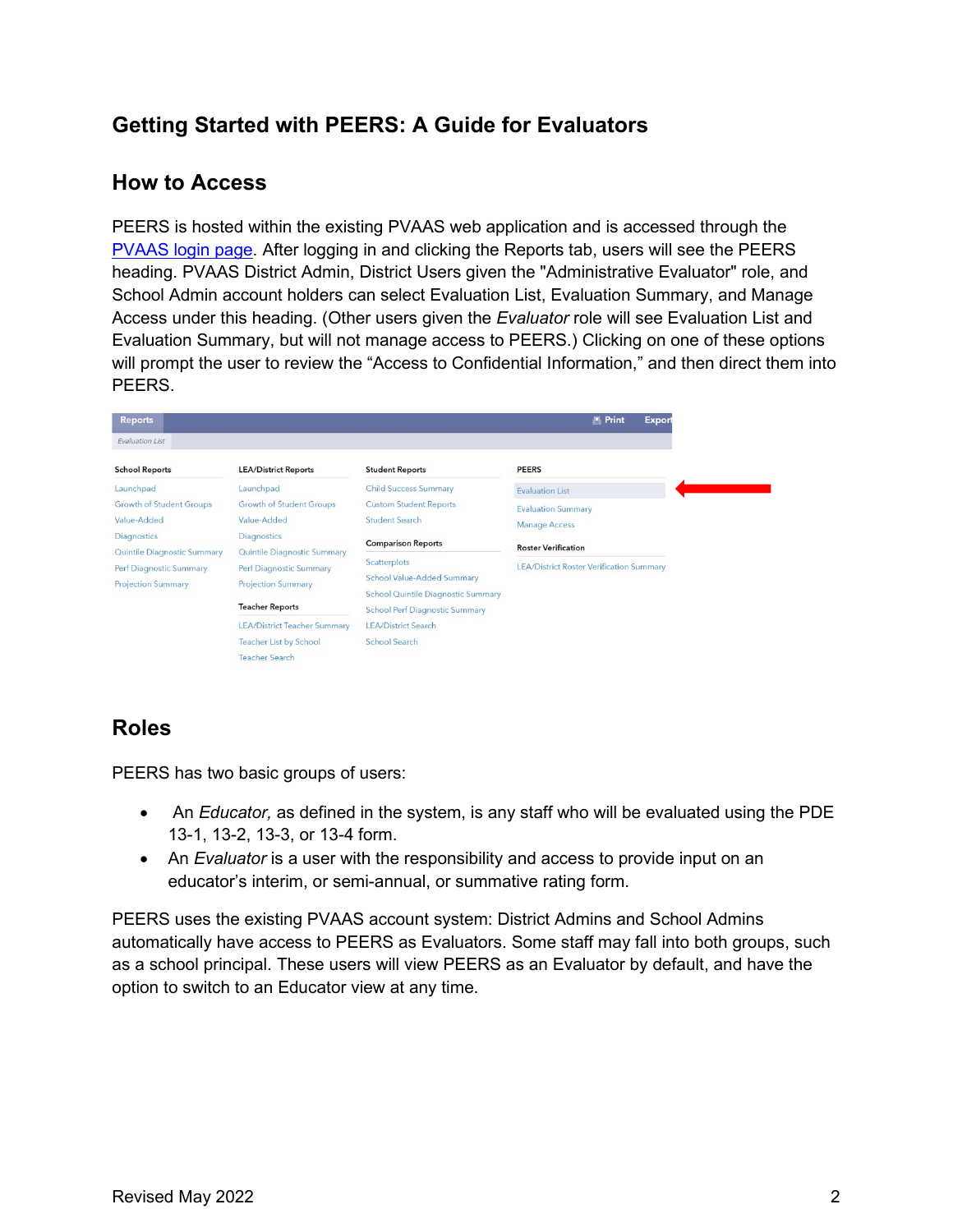

*Note: It is an LEA decision to determine the appropriate form (13-1, 13-2, 13-3 PDE) for the summative evaluation of professional employees in the various roles within an LEA, as defined and guided by Pennsylvania Rules and Regulations,* 22 Pa. Code § 19.1a et seq*. For purposes of this online tool, PDE provided a crosswalk of each staff role submitted into PIMS by LEAs to one of the primary forms (13-1, 13-2, 13-3) for the purpose of pre-assigning one of the three rating forms to as many LEA staff as possible and saving time for LEAs, with the understanding that LEAs adjust/change to the appropriate rating form as determined necessary by the LEA. LEAs can choose to access the optional 13-4 form for interim ratings.*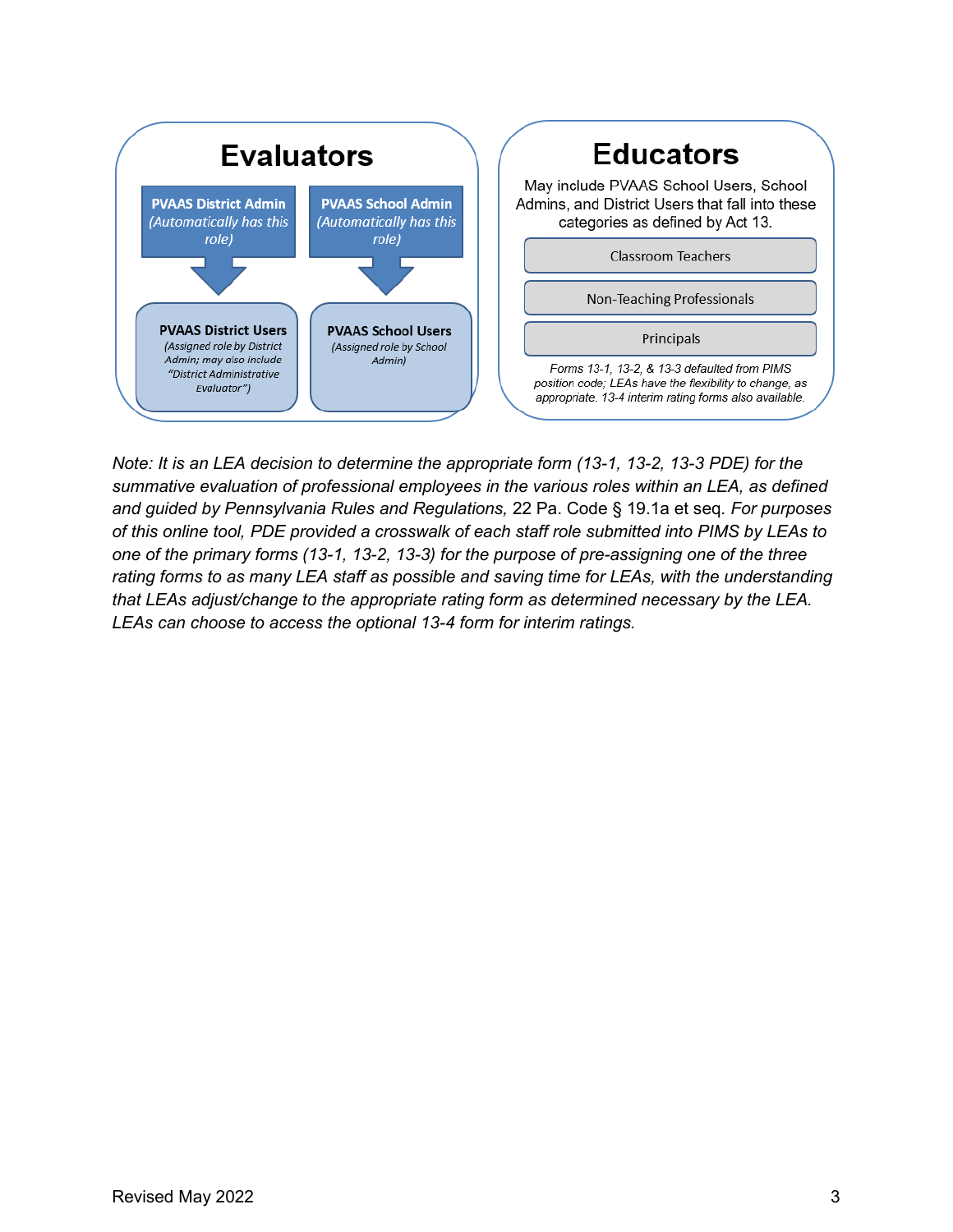## **What can I do in PEERS?**

| <b>Role</b>                                                               | <b>Responsibility</b>                                                                                                                                                                                                                                                                                                                                                                                                                                                                                                                                                                                                                                                                                                                                                                                                                                                                                                                                                                                                                                                                                                                                                                                                                                                                                                                                                                                                                                                                                                                                                                                                                                                                                                                                                                                                                                                                                                                                                                                    |
|---------------------------------------------------------------------------|----------------------------------------------------------------------------------------------------------------------------------------------------------------------------------------------------------------------------------------------------------------------------------------------------------------------------------------------------------------------------------------------------------------------------------------------------------------------------------------------------------------------------------------------------------------------------------------------------------------------------------------------------------------------------------------------------------------------------------------------------------------------------------------------------------------------------------------------------------------------------------------------------------------------------------------------------------------------------------------------------------------------------------------------------------------------------------------------------------------------------------------------------------------------------------------------------------------------------------------------------------------------------------------------------------------------------------------------------------------------------------------------------------------------------------------------------------------------------------------------------------------------------------------------------------------------------------------------------------------------------------------------------------------------------------------------------------------------------------------------------------------------------------------------------------------------------------------------------------------------------------------------------------------------------------------------------------------------------------------------------------|
| <b>District Admin</b>                                                     | Assign/Unassign District User "Administrative Evaluator": Select or create District User(s) to<br>hold the Administrative Evaluator role. Administrative Evaluators have access to all evaluation data<br>for the LEA within PEERS and also manage other users' access to the system. Administrative<br>Evaluators can do everything within PEERS that the District Admin can do, except to grant the<br>Administrative Evaluator role/access to another user.                                                                                                                                                                                                                                                                                                                                                                                                                                                                                                                                                                                                                                                                                                                                                                                                                                                                                                                                                                                                                                                                                                                                                                                                                                                                                                                                                                                                                                                                                                                                           |
| District Admin AND District<br><b>User Administrative</b><br>Evaluator(s) | Add/Remove Educators: Add or remove an educator in PEERS for the LEA, for an evaluable<br>school year.<br>Link a PVAAS account to an Educator: If an educator is added to PEERS, or was not linked to a<br>PVAAS account during the pre-population process, these users can link the educator to a PVAAS<br>account. This allows the educator to access his/her completed evaluation form, when released, in<br>the system.<br>Add/Remove District User Evaluators: Select or create District Users to hold the Evaluator role<br>(e.g., Assistant Superintendent, Special Ed Director), or remove the evaluator role if/when<br>necessary. Evaluators can be assigned sole responsibility for an educator/group of educators within<br>PEERS, or they may share responsibility with other Evaluators at the district and/or school level (co-<br>evaluators).<br>Assign/Unassign Educators to District User Evaluator(s) and/or School(s): Determine which<br>District User Evaluator(s) and/or School Admin is given responsibility and access to provide input on<br>an educator's summative rating form. Educators can be assigned to multiple Evaluators and/or<br>schools, as needed.<br>View, edit, and manage Forms 13-1, 13-2, 13-3, and 13-4 for educators within the LEA: This<br>includes adding an evaluation form, changing a form type, and editing forms/inputting information.<br>(PEERS includes a lock mechanism to ensure only one user is editing an evaluation form at a time.)<br>Release evaluation forms when they are absolutely final: After a form is released, educators can<br>view their completed evaluation form(s) within PEERS, provided they have an active PVAAS<br>account and the account is linked to the educator record in PEERS. (Evaluation forms cannot be<br>changed or removed once released!)<br>View summary evaluation data for educators within the LEA: Available for all released<br>evaluations in the LEA. Data can be extracted in Excel format. |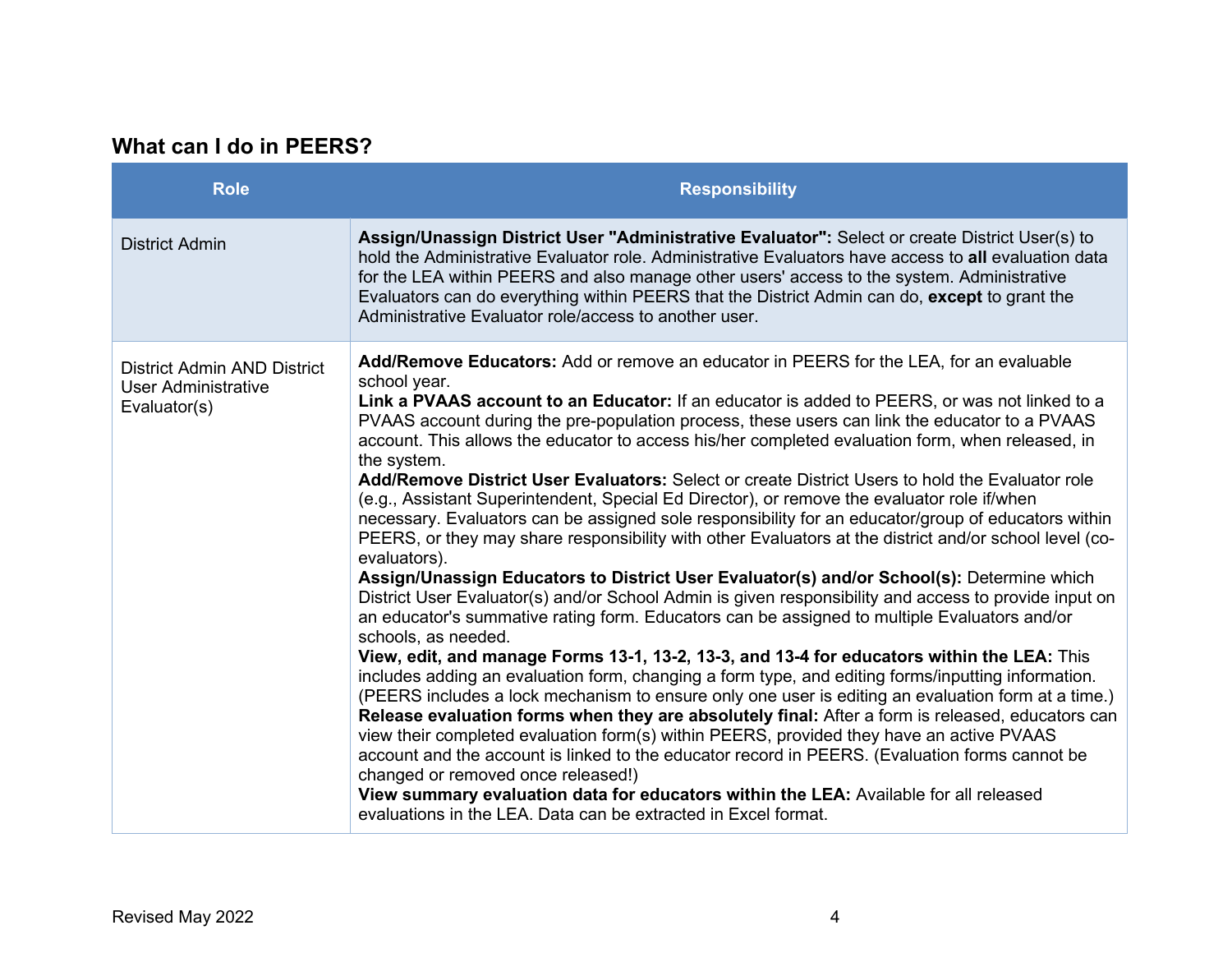| <b>Role</b>      | <b>Responsibility</b>                                                                                                                                                                                                                                                                                                                                                                                                                                                                                                                                                                                                                                                                                                                                                                                                                                                                                                                                                                                                                                                                                                                |
|------------------|--------------------------------------------------------------------------------------------------------------------------------------------------------------------------------------------------------------------------------------------------------------------------------------------------------------------------------------------------------------------------------------------------------------------------------------------------------------------------------------------------------------------------------------------------------------------------------------------------------------------------------------------------------------------------------------------------------------------------------------------------------------------------------------------------------------------------------------------------------------------------------------------------------------------------------------------------------------------------------------------------------------------------------------------------------------------------------------------------------------------------------------|
| School Admin     | Add/Remove School User Evaluators: Select or create School User(s) to hold the Evaluator role<br>(such as the Assistant Principal), or remove the Evaluator role if/when necessary. School User<br>Evaluator(s) can be assigned sole responsibility for an educator or group of educators within<br>PEERS, or they can share this responsibility with other Evaluators at the district and/or school level<br>(co-Evaluators).<br>Assign or Unassign Educators to School User(s)/Evaluator(s): Determine which evaluator(s) is<br>given responsibility and access to provide input on an educator's summative rating form. Educators<br>can be assigned to multiple Evaluators, as needed.<br>View, edit, and manage Forms 13-1, 13-2, 13-3 and 13-4 for educators within their school:<br>Includes adding an evaluation form, changing a form type, and editing forms/input information.<br>(PEERS includes a lock mechanism to ensure only one user is editing an evaluation form at a time.)<br>View summary evaluation data for educators within his/her school: Available for all released<br>evaluations within his/her school |
| Evaluator(s)     | View, edit, and manage Forms 13-1, 13-2, 13-3 and 13-4 for all assigned educators: Includes<br>adding a form/evaluation, changing a form type, and editing forms/inputting information. (PEERS<br>includes a lock mechanism to ensure only one user is editing an evaluation form at a time.)<br>View summary evaluation data for all assigned educators: Available for all released evaluation<br>forms to which s/he has access.                                                                                                                                                                                                                                                                                                                                                                                                                                                                                                                                                                                                                                                                                                   |
| <b>Educators</b> | View completed evaluation form(s), when released to the educator in PEERS by the District<br>Admin.                                                                                                                                                                                                                                                                                                                                                                                                                                                                                                                                                                                                                                                                                                                                                                                                                                                                                                                                                                                                                                  |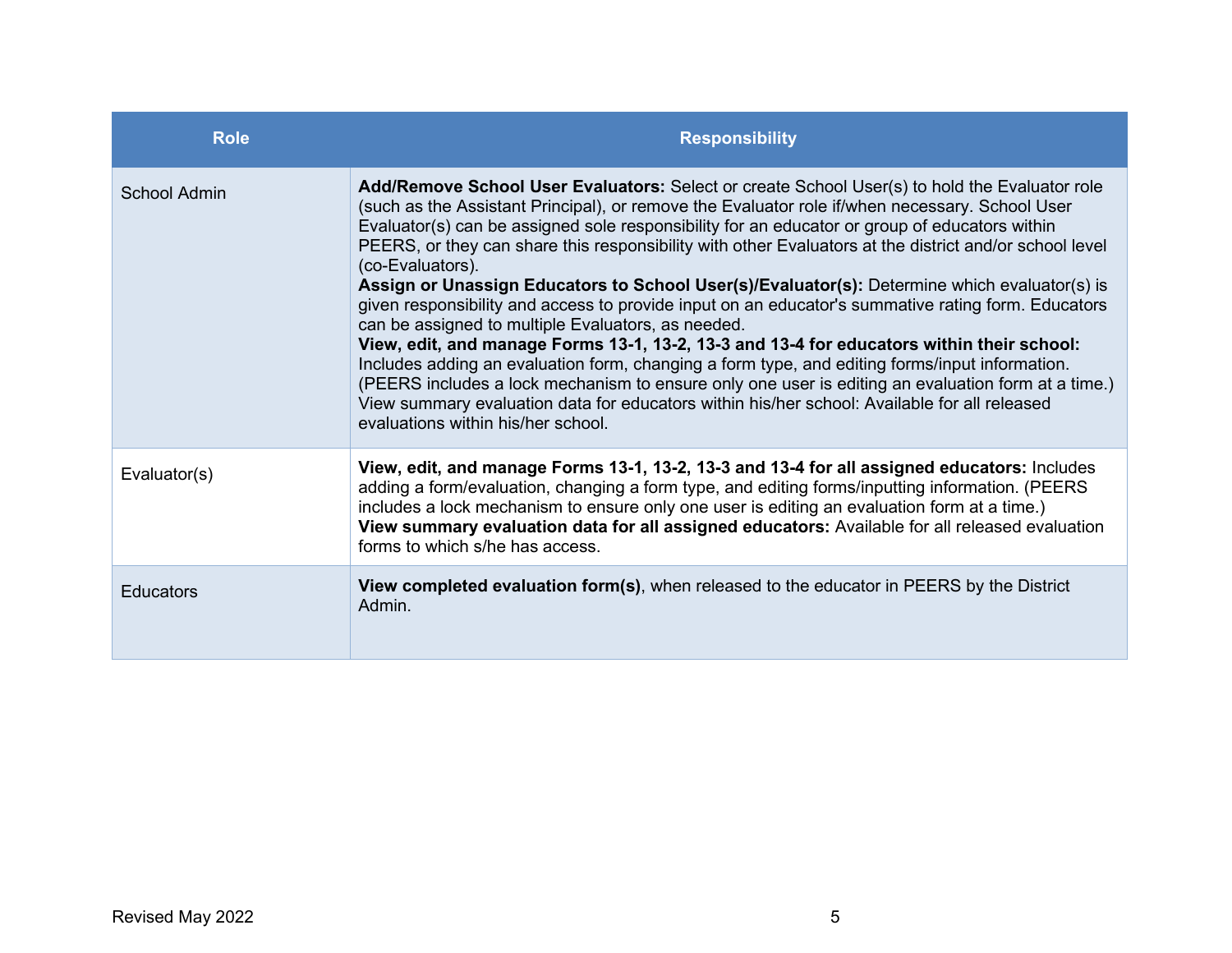## **Getting Started**

PVAAS District Admins, District User Administrative Evaluators, and School Admins will see three options under the "PEERS" heading after clicking on the Reports tab: Evaluation List, Evaluation Summary, and Manage Access. District and School Users given the Evaluator role will see Evaluation List and Evaluation Summary. (Educators will see the Evaluation List section. The Educator's own evaluation(s) are available here for viewing only after they have been released to the educator within PEERS. This guide is intended for administrator/evaluator use and so the information that follows addresses the administrator or evaluator view only.)

| <b>Reports</b>                  |                                     |                                                                             | <b>A</b> Print<br>Export                        |
|---------------------------------|-------------------------------------|-----------------------------------------------------------------------------|-------------------------------------------------|
| <b>Fyaluation List</b>          |                                     |                                                                             |                                                 |
| <b>School Reports</b>           | <b>LEA/District Reports</b>         | <b>Student Reports</b>                                                      | <b>PEERS</b>                                    |
| Launchpad                       | Launchpad                           | <b>Child Success Summary</b>                                                | <b>Evaluation List</b>                          |
| <b>Growth of Student Groups</b> | <b>Growth of Student Groups</b>     | <b>Custom Student Reports</b>                                               | <b>Evaluation Summary</b>                       |
| Value-Added                     | Value-Added                         | Student Search                                                              | <b>Manage Access</b>                            |
| <b>Diagnostics</b>              | <b>Diagnostics</b>                  | <b>Comparison Reports</b>                                                   |                                                 |
| Quintile Diagnostic Summary     | Quintile Diagnostic Summary         |                                                                             | <b>Roster Verification</b>                      |
| Perf Diagnostic Summary         | Perf Diagnostic Summary             | Scatterplots                                                                | <b>LEA/District Roster Verification Summary</b> |
| <b>Projection Summary</b>       | <b>Projection Summary</b>           | <b>School Value-Added Summary</b>                                           |                                                 |
|                                 | <b>Teacher Reports</b>              | School Quintile Diagnostic Summary<br><b>School Perf Diagnostic Summary</b> |                                                 |
|                                 | <b>LEA/District Teacher Summary</b> | <b>LEA/District Search</b>                                                  |                                                 |
|                                 | <b>Teacher List by School</b>       | <b>School Search</b>                                                        |                                                 |
|                                 | <b>Teacher Search</b>               |                                                                             |                                                 |

The **Evaluation List** section displays information about the evaluation form types and status for all of your assigned educators. From here, you will

- Add evaluation forms
- Change evaluation form types, as appropriate
- Edit/input on evaluation forms
- Release Evaluation forms when they are complete and final *(Done by District Admin and Administrative Evaluator. Remember that forms cannot be edited or removed after they have been released!)*

The **Evaluation Summary** section displays summary information about evaluations for your assigned educators after they've been completed and released to the educators. (The summary information can be extracted into an Excel or CSV file by form type in this section, as well.)

The **Manage Access** section—accessible for District Admins, Administrative Evaluators, and School Admins – displays information about who has access to PEERS and what type of access they hold.

District Admins and Administrative Evaluators can add/remove the Evaluator role from District Users. (Only the District Admin can add/remove the *Administrative Evaluator* role, however.) They can also add/remove educators from the LEA, assign/unassign educators to schools, and assign/unassign educators to District User Evaluators within PEERS.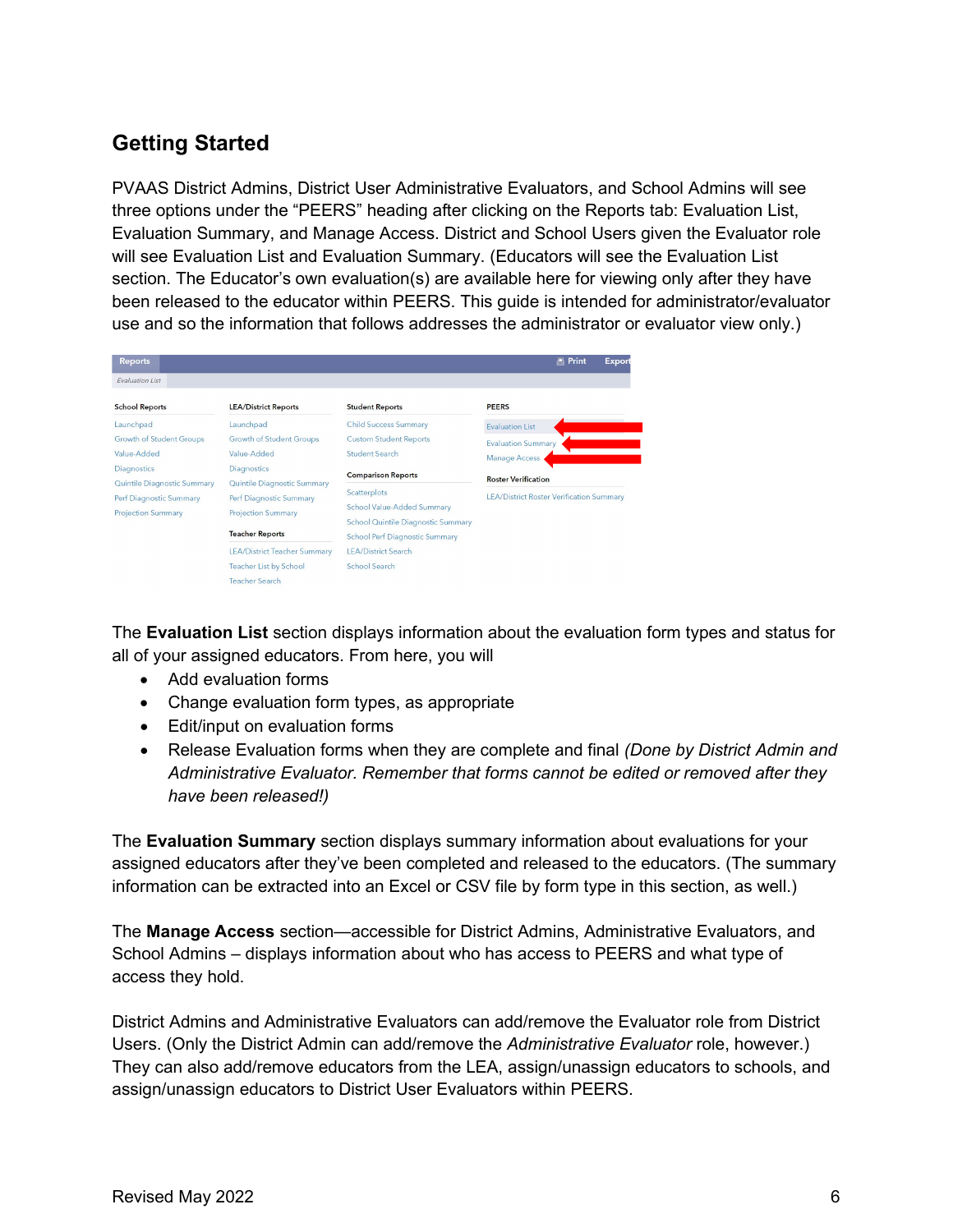**Only those evaluator(s) who have assigned responsibility to provide input into the summative rating form and/or to approve a final rating should have access to an individual's rating form. If an evaluator changes roles, positions, and/or buildings within an LEA, it is possible that the evaluator no longer has responsibility for an individual's final summative rating. PEERS allows District and School Admins to remove any evaluators and/or add evaluators so that each evaluator is reflected accurately. Evaluators can be added at both the district level (District User/Evaluators) and the school level (School User/Evaluators).**

School Admins can add/remove the Evaluator role from School Users, and assign/unassign educators to these School User Evaluators.

Initial work with PEERS will be focused on the **Evaluation List** and the **Manage Access** sections. Help specific to each user type is provided on the following pages.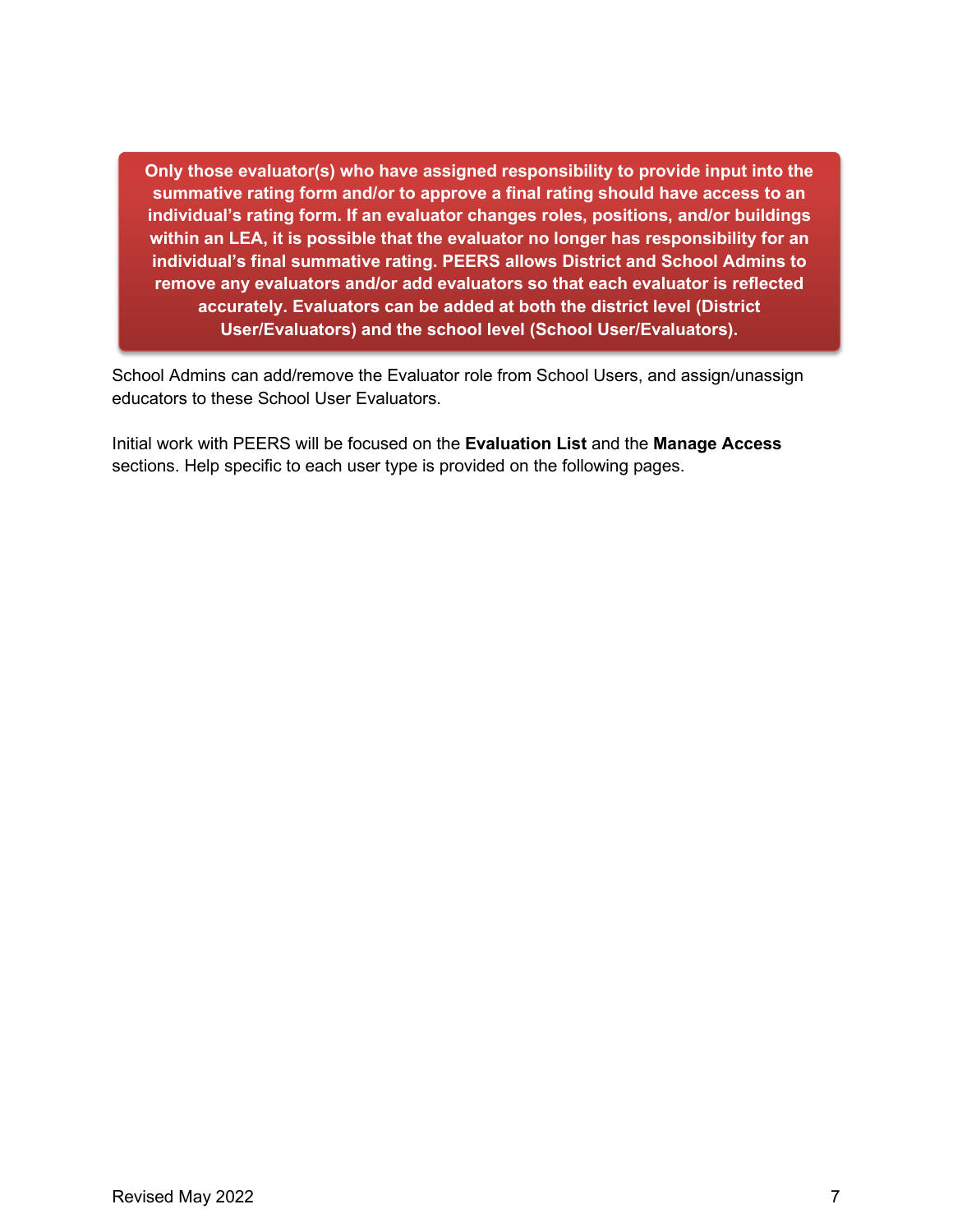## **PVAAS District Admin and Administrative Evaluators**

## **Evaluation List**

- 1. Sign in to PVAAS at [PVAAS Login Page.](https://pvaas.sas.com/) Navigate to the Reports tab and select **"Evaluation List."**
- 2. Check that all educators who will be evaluated using PDE 13-1, 13-2, 13-3 or 13-4 are included.

|                                                                          |                |                               |                              |                        |                                                         |               | <b>T</b> Add Educator                                                             |
|--------------------------------------------------------------------------|----------------|-------------------------------|------------------------------|------------------------|---------------------------------------------------------|---------------|-----------------------------------------------------------------------------------|
| Form Type<br><b>Employee Type</b><br>All<br>All<br>$\checkmark$          | $\checkmark$   | <b>Evaluation Type</b><br>All | School<br>All<br>$\check{ }$ |                        | <b>Status</b><br>All<br>$\check{ }$                     | $\checkmark$  | □ Locked By Me                                                                    |
| <b>Educators</b>                                                         |                |                               |                              |                        |                                                         |               | A Open, Locked (C) Open, Unlocked (C) Removed (V Ready for Conference (+ Released |
| 2021 - 2022 School Year<br>Educator (PPID)                               |                | Form Type                     | <b>Employee Type</b>         | <b>Evaluation Type</b> | School                                                  | <b>Status</b> |                                                                                   |
| bah, Teacher (767413)<br>+ Add Evaluation<br><b>T</b> Remove Educator    | $\blacksquare$ | $13-1$                        | Professional Employee        | Annual                 | Football Junior High School<br>All-Star School District | Open          | <b>A</b> Lock for Editina                                                         |
| bcdbc, Teacher (770974)<br>+ Add Evaluation<br>Remove Educator           | ÷              | $13-1$                        | Professional Employee Annual |                        | Football Junior High School<br>All-Star School District | Open          | <b>A</b> Lock for Editing                                                         |
| biieh, Teacher (783219)<br>+ Add Evaluation<br><b>TT</b> Remove Educator | $\mathbf{f}$   | $13 - 1$                      | Professional Employee Annual |                        | Football Junior High School<br>All-Star School District | Open          | <b>A</b> Lock for Editing                                                         |
| ceiij, Teacher (561991)<br>+ Add Evaluation<br>Remove Educator           | ₽              | $13-1$                        | Professional Employee        | Annual                 | Baseball Elementary School<br>All-Star School District  | Open          | <b>A</b> Lock for Editing                                                         |
| dddja, Teacher (896972)<br>+ Add Evaluation<br>Remove Educator           |                | $13-1$                        | Professional Employee        | Annual                 | Football Junior High School<br>All-Star School District | Open          | <b>A</b> Lock for Editing                                                         |

- You may wish to have your School Admins review this list with you or review the Evaluation List for their schools on their own. They should then communicate with you about any educators that are missing. If you will be doing this work yourself, you'll want to have a list with which to compare what has been pre-populated in PEERS. Make a note of any educators who are not listed. (Adding educators is done in the "Manage Access" section of PEERS. More information/help is included below.)
- You may add an evaluation form, change a form type, or remove an evaluation form if appropriate. **(You must lock an evaluation form before you will see options to change the form type or remove the form.)** For information related to Act 13, visit the Educator Effectiveness Toolkit at [https://www.pdesas.org/Frameworks/TeacherFrameworks/TeacherEffectiveness/.](https://www.pdesas.org/Frameworks/TeacherFrameworks/TeacherEffectiveness/)
- 3. Remove any educators who are no longer with your LEA or who should not be included for any reason. (The *Remove Educator* link is found on the left, under the educator's name. After an educator is removed, they are listed at the bottom of the page, under the heading "Removed Educators," and any forms associated with the educator are grayed out. Removed educators can be restored, if necessary, using the link provided on the page.)

**Contractor**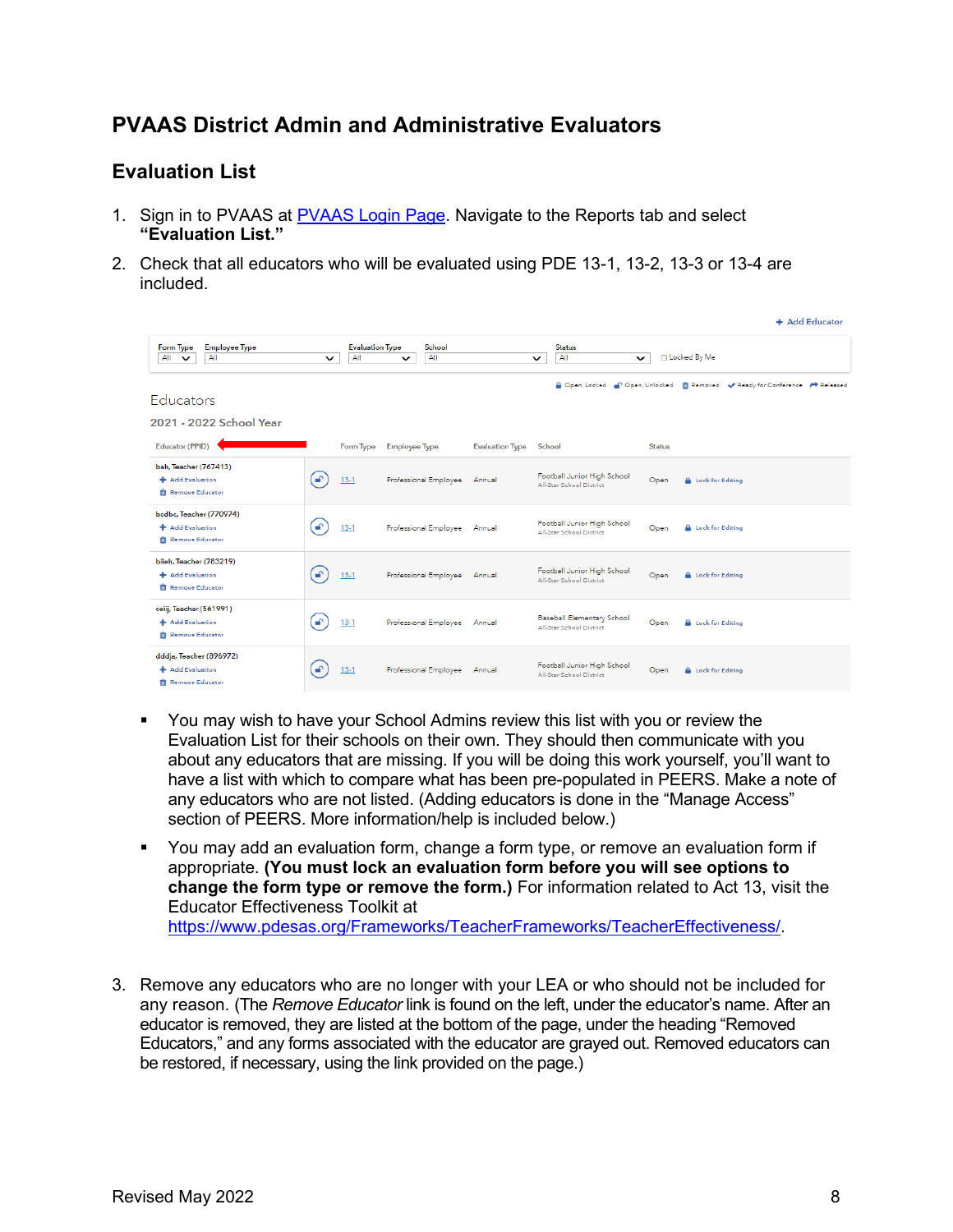**Educator (PPID)** 



## **Manage Access: Educators tab**

1. Navigate to the Reports tab and select **"Manage Access."** By default, you'll be on the **Educators** page. Educators' names are divided alphabetically on several tabs. All Educators in your LEA who will be evaluated using the PDE 13-1, 13-2, 13-3, or 13-4 should be listed.





## Educators

Educators in your district/LEA whose names start with A-E are listed below.

|                         | Educator Name: | A-E | F-J | K-O<br>$P-T$       | U-Z                         |
|-------------------------|----------------|-----|-----|--------------------|-----------------------------|
| Educator (PPID)         |                |     |     | <b>School Year</b> | <b>Linked PVAAS Account</b> |
| bcdbc, Teacher (770974) |                |     |     | 2021 - 2022        | No account in district/LEA  |
| bijeh, Teacher (783219) |                |     |     | 2021 - 2022        | No account in district/LEA  |
| ceiij, Teacher (561991) |                |     |     | 2021 - 2022        | No account in district/LEA  |
| dddja, Teacher (896972) |                |     |     | 2021 - 2022        | No account in district/LEA  |
| dfbeg, Teacher (929391) |                |     |     | 2021 - 2022        | No account in district/LEA  |
| dgfdd, Teacher (296784) |                |     |     | 2021 - 2022        | No account in district/LEA  |
| ejeed, Teacher (949728) |                |     |     | 2021 - 2022        | No account in district/LEA  |
| ejeif, Teacher (905512) |                |     |     | 2021 - 2022        | No account in district/LEA  |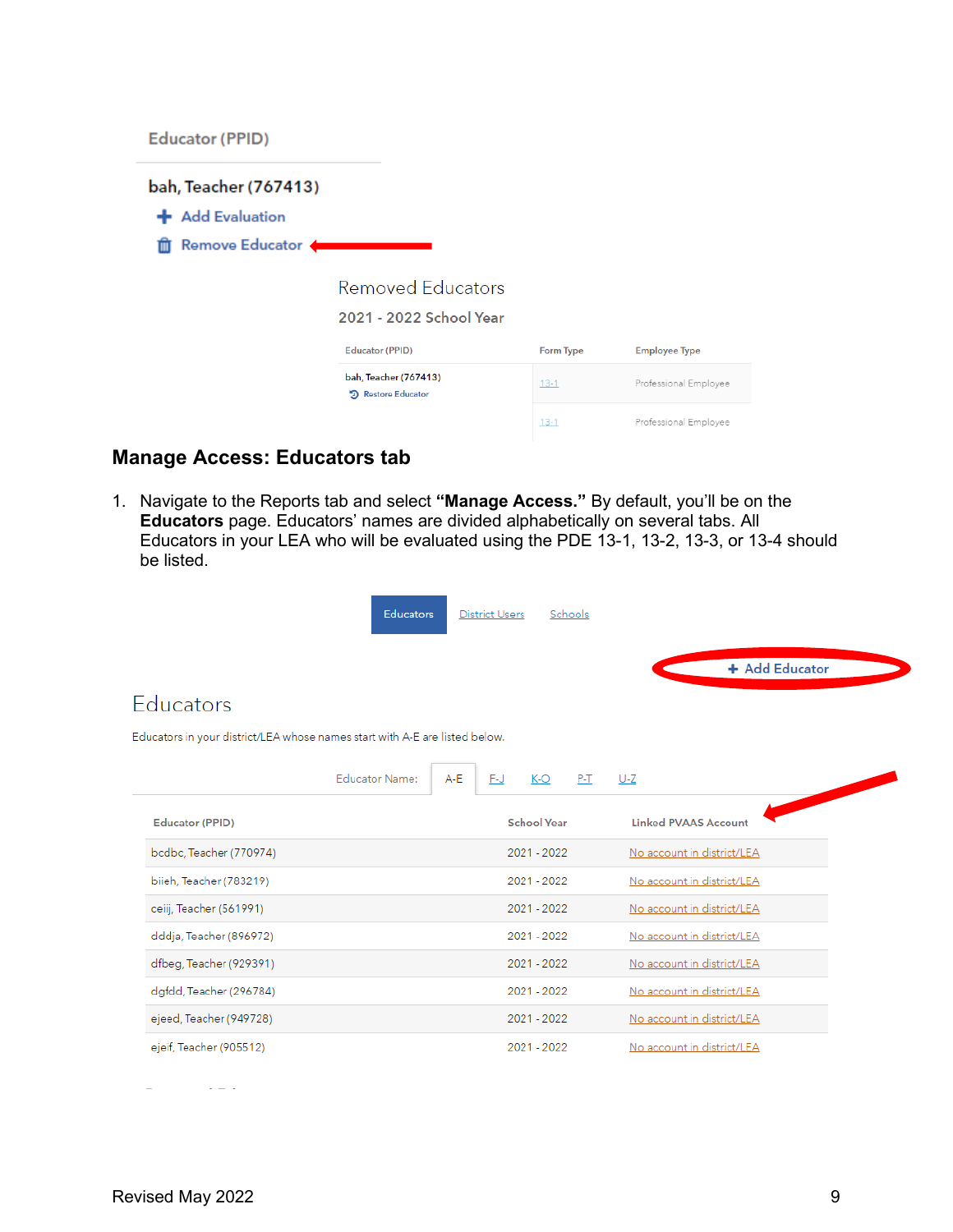- 2. Use the "+ Add Educator" link to add any missing educators. (You may add an educator record to PEERS only, or you may then also link the educator you are adding to an existing PVAAS account.) Work with your School Admins to determine educators that need to be added.
- 3. This page also indicates if an educator is linked to a PVAAS account. If the educator is not yet linked to a PVAAS account, you may search for the appropriate account. Work with your School Admins if any teachers/School Users do not yet have accounts in PVAAS, as they will need to create the account first. (Recall that PVAAS District Admins and District Users are unable to create School User accounts.)

#### **Manage Access: District Users tab (View, Add, and Remove Evaluator Role)**

- 1. Navigate to the **District Users** page, using the link at the top center. District User Evaluators and/or Administrative Evaluators are listed, divided alphabetically on several tabs.
- 2. Give access to other District Users to act as Evaluators or Administrative Evaluators within PEERS. Remove access for any staff who may have left your LEA or moved into a different role where Evaluator access is no longer appropriate.



## **District Users**

District users who have either the Evaluator or Administrative Evaluator permission in your district/LEA and whose names start with A-E are listed below

#### **Evaluator**

District users who have the Evaluator permission can:

. View and modify evaluations for the educators assigned to them

#### **Administrative Evaluator ★**

District users who have the Administrative Evaluator permission can do almost everything you can do within PEERS, including:

- . View and modify evaluations for all educators in the district/LEA
- . Add and remove the Evaluator permission for district users
- Assign and unassign educators for district users and schools
- . Add and remove educators
- Release evaluations
- Use the "Add Evaluator" or "Add Administrative Evaluator" link to select or add a District User(s) who should be an Evaluator or Administrative Evaluator. You may select an existing District User or create a new District User.

*Note: Only the District Admin can assign or remove the Administrative Evaluator permission. Similarly, only the District Admin can see or manage Administrative Evaluators.*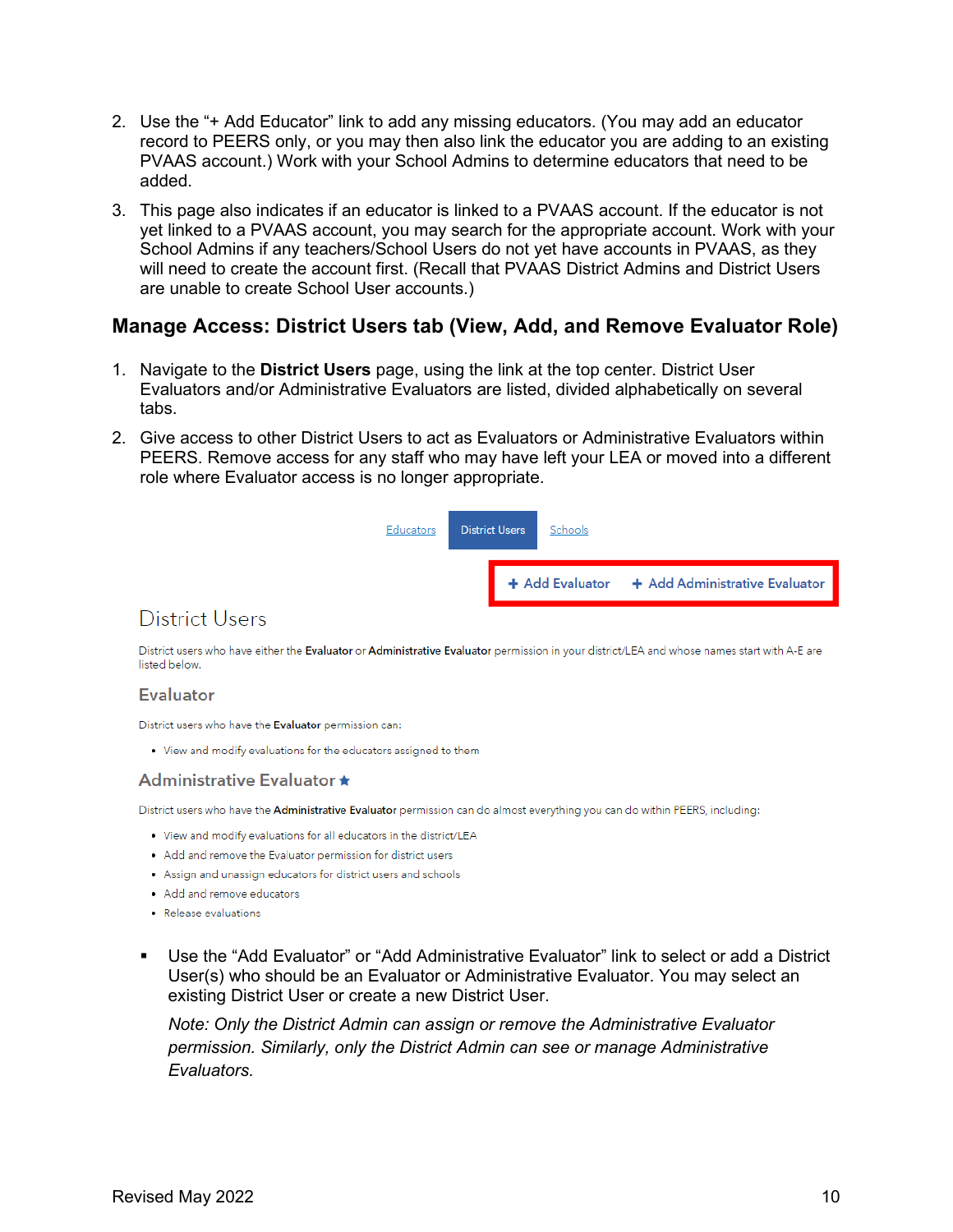When the District Admin has assigned the "Administrative Evaluator" role, they will see a blue star by that District User's name:

| District User Name:                                    | $A - E$ | F-J | $K-O$ | $P-T$ | $U-Z$                                             |                             |
|--------------------------------------------------------|---------|-----|-------|-------|---------------------------------------------------|-----------------------------|
| $Afgh, B (B.Afgh1)$ $\bigstar$                         |         |     |       |       | <b>Remove Administrative Evaluator Permission</b> | <b>Convert to Evaluator</b> |
| This user has access to all educators in the district. |         |     |       |       |                                                   |                             |

 You may convert an existing Evaluator to an Administrative Evaluator or remove the Evaluator permission. Likewise, you may convert an existing Administrative Evaluator to the Evaluator role, or remove the Administrative Evaluator permission.

*Remember: Only the District Admin can assign or remove the Administrative Evaluator permission. Similarly, only the District Admin can see or manage Administrative Evaluators.* 

 You may assign/unassign educators to your District User Evaluator(s). PEERS accommodates co-evaluators: educators may be assigned to multiple evaluators and/or schools! Your School Admins may likewise assign the educator to School User/Evaluator(s), such as an Assistant Principal, if needed. (Administrative Evaluators have access to all evaluation data within your LEA; thus, you do not need to assign any Educators to them within PEERS.)

|                                                        | District User Name: | $A - E$ | F-J | $K-O$ $P-T$ | $U-Z$                                                                            |
|--------------------------------------------------------|---------------------|---------|-----|-------------|----------------------------------------------------------------------------------|
| Afgh, B $(B.Afgh1)$                                    |                     |         |     |             | <b>Remove Administrative Evaluator Permission</b><br><b>Convert to Evaluator</b> |
|                                                        |                     |         |     |             |                                                                                  |
| This user has access to all educators in the district. |                     |         |     |             |                                                                                  |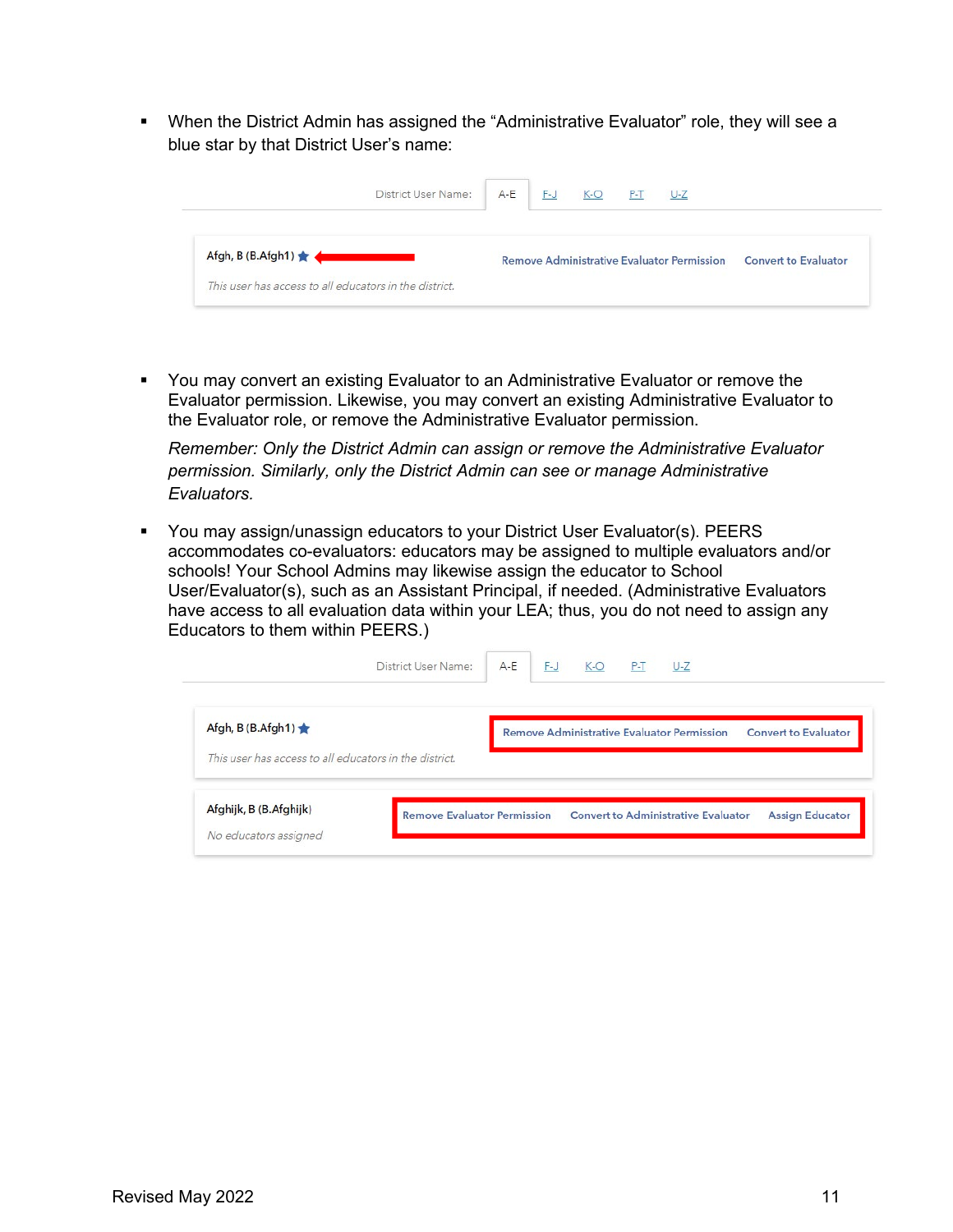## **Manage Access: Schools tab**

- 1. Navigate to the **Schools** page, using the link at the top center. Schools within your LEA are listed, divided alphabetically on several tabs. The School Admin account holder's name is displayed under the School Name, and the Educators assigned to the school are listed.
- 2. Work with your School Admins to ensure the appropriate educators are assigned to their respective schools. You may assign or unassign educators from your schools.
	- You may assign an educator to multiple schools, if appropriate. These School Admins (and any School User Evaluators they designate) would then have access to provide input and manage the educator's evaluation form.

|                                                                                                                                                                                     | Educators    |     | <b>District Users</b> |                    | <b>Schools</b> |       |                                                                                                                                                                    |
|-------------------------------------------------------------------------------------------------------------------------------------------------------------------------------------|--------------|-----|-----------------------|--------------------|----------------|-------|--------------------------------------------------------------------------------------------------------------------------------------------------------------------|
| Schools                                                                                                                                                                             |              |     |                       |                    |                |       |                                                                                                                                                                    |
| Schools in your district/LEA with names that start with A-E are listed below. School administrators can view and modify evaluations for the<br>educators assigned to their schools. |              |     |                       |                    |                |       |                                                                                                                                                                    |
|                                                                                                                                                                                     | School Name: | A-E | F-J                   | $K-O$              | P-T            | $U-Z$ |                                                                                                                                                                    |
|                                                                                                                                                                                     |              |     |                       |                    |                |       |                                                                                                                                                                    |
| Eagle Elementary School<br>No Administrator<br><b>Educator (PPID)</b>                                                                                                               |              |     |                       | <b>School Year</b> |                |       |                                                                                                                                                                    |
| eajjj, Teacher (896476)                                                                                                                                                             |              |     |                       | 2021 - 2022        |                |       |                                                                                                                                                                    |
| ebhij, Teacher (680084)                                                                                                                                                             |              |     |                       | 2021 - 2022        |                |       |                                                                                                                                                                    |
| hdgef, Teacher (547155)                                                                                                                                                             |              |     |                       | 2021 - 2022        |                |       |                                                                                                                                                                    |
| hefed, Teacher (972758)                                                                                                                                                             |              |     |                       | 2021 - 2022        |                |       |                                                                                                                                                                    |
| iccdd, Teacher (745456)                                                                                                                                                             |              |     |                       | 2021 - 2022        |                |       | <b>Assign Educator</b><br><b>Unassign Educator</b><br><b>Unassign Educator</b><br><b>Unassign Educator</b><br><b>Unassign Educator</b><br><b>Unassign Educator</b> |

 Unassigning an educator from a school does not remove the educator from your LEA or remove any of their evaluation information from PEERS. The educator will still be included on your Educator list, and can be assigned to another school or District User Evaluator, as appropriate.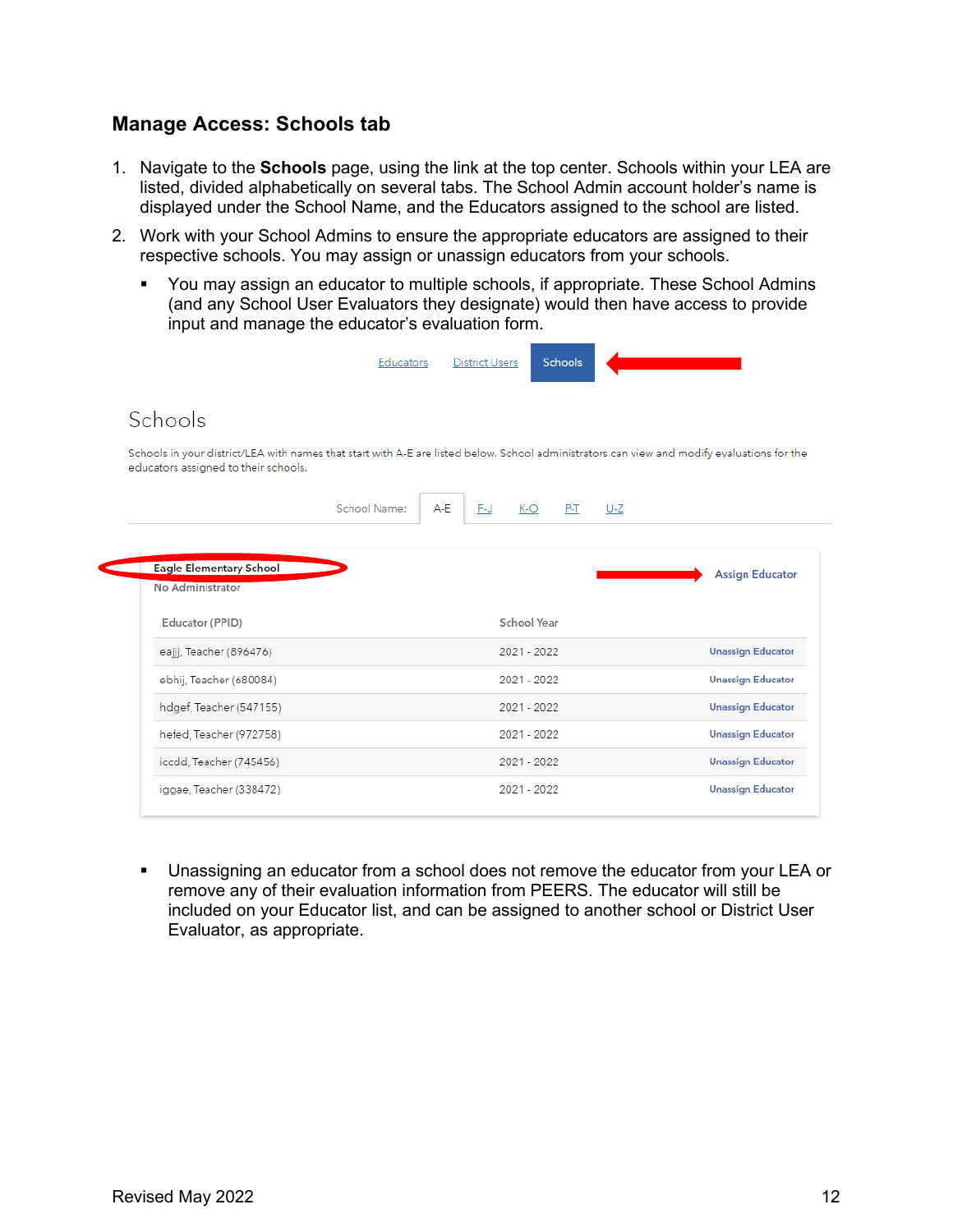## **PVAAS School Admin**

## **Evaluation List**

1. Sign in to PVAAS at [PVAAS Login Page.](https://pvaas.sas.com/) Navigate to the Reports tab and select **"Evaluation List."**

| <b>Employee Type</b><br>Form Type                                     |              | <b>Evaluation Type</b> | School                |                        | <b>Status</b>                                           |               | + Add Educator                                                               |
|-----------------------------------------------------------------------|--------------|------------------------|-----------------------|------------------------|---------------------------------------------------------|---------------|------------------------------------------------------------------------------|
| All<br><b>All</b><br>$\checkmark$                                     | $\check{ }$  | All                    | All<br>$\checkmark$   |                        | All<br>$\check{ }$                                      | $\checkmark$  | □ Locked By Me                                                               |
| <b>Educators</b>                                                      |              |                        |                       |                        |                                                         |               | A Open, Locked no Open, Unlocked m Removed v Ready for Conference → Released |
| 2021 - 2022 School Year                                               |              |                        |                       |                        |                                                         |               |                                                                              |
| Educator (PPID)                                                       |              | Form Type              | Employee Type         | <b>Evaluation Type</b> | School                                                  | <b>Status</b> |                                                                              |
| bah, Teacher (767413)<br>+ Add Evaluation<br><b>Remove Educator</b>   | <b>P</b>     | $13-1$                 | Professional Employee | Annual                 | Football Junior High School<br>All-Star School District | Open          | <b>A</b> Lock for Editing                                                    |
| bcdbc, Teacher (770974)<br>+ Add Evaluation<br><b>Remove Educator</b> | F            | $13-1$                 | Professional Employee | Annual                 | Football Junior High School<br>All-Star School District | Open          | <b>A</b> Lock for Editina                                                    |
| biieh, Teacher (783219)<br>+ Add Evaluation<br><b>Remove Educator</b> | $\mathbf{f}$ | $13-1$                 | Professional Employee | Annual                 | Football Junior High School<br>All-Star School District | Open          | <b>A</b> Lock for Editing                                                    |
| ceiij, Teacher (561991)<br>+ Add Evaluation<br><b>Remove Educator</b> | சி           | $13-1$                 | Professional Employee | Annual                 | Baseball Elementary School<br>All-Star School District  | Open          | <b>A</b> Lock for Editing                                                    |
| dddja, Teacher (896972)<br>+ Add Evaluation<br><b>Remove Educator</b> |              | $13-1$                 | Professional Employee | Annual                 | Football Junior High School<br>All-Star School District | Open          | <b>A</b> Lock for Editing                                                    |

- 2. Confirm that all educators under your supervision/evaluation are listed. You may want to have a list with which to compare what has been pre-populated in PEERS.
- 3. Work with your District Admin/District Administrative Evaluator(s) to add any educators who should be added to your list.
	- If the educator does not have a PVAAS account and **should** have one at your school, create a PVAAS School User account for the educator. (Do this via the *Admin* link within PVAAS.)
	- **Inform your District Admin/District Administrative Evaluator that they must add the** educator within PEERS. They can link to the existing School User account. *District Users are unable to create School User accounts within PVAAS. Therefore, YOU should create the account. However, the District Admin or District Administrative Evaluator must add the educator in PEERS.*
- 4. Inform your District Admin/District Administrative Evaluator to unassign any educators who should not be on your Evaluation List/associated with your school.
- 5. Check to ensure that each educator has the appropriate summative rating form defaulted to him/her.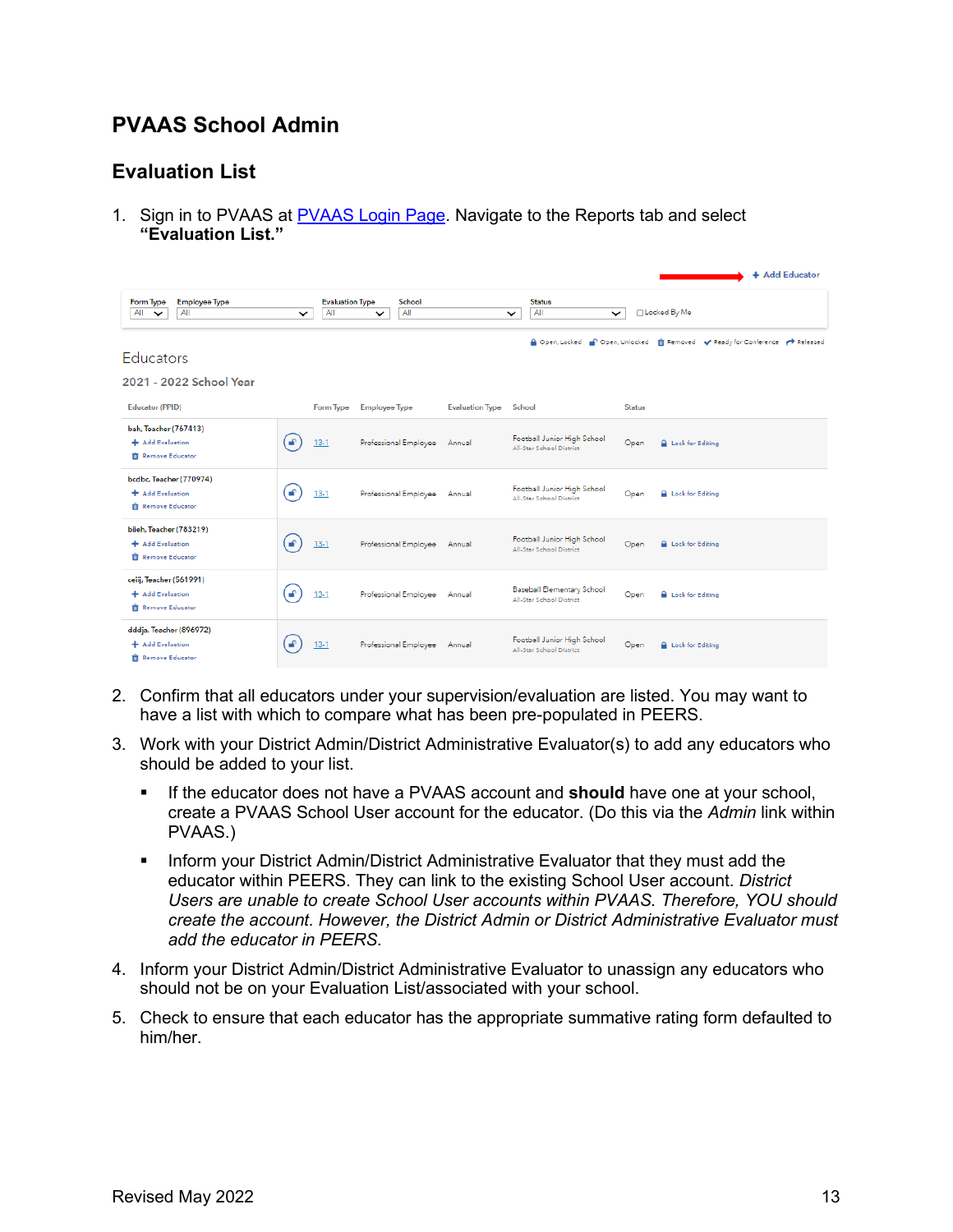| biieh, Teacher (783219)<br>+ Add Evaluation<br><b>ffi</b> Remove Educator | $13-1$   | Professional Employee | Annual | Football Junior High School<br>All-Star School District       | Open | <b>A</b> Lock for Editing             |
|---------------------------------------------------------------------------|----------|-----------------------|--------|---------------------------------------------------------------|------|---------------------------------------|
| ceiij, Teacher (561991)<br>+ Add Evaluation<br><b>ffi</b> Remove Educator | $13 - 1$ | Professional Employee | Annual | <b>Baseball Elementary School</b><br>All-Star School District | Open | ● Unlock mm Remove / Change Form Type |

- You may add an evaluation form, change a form type, or remove an evaluation form if appropriate. **(You must lock an evaluation form before you will see options to change the form type or remove the form.)**
- You may select the appropriate Evaluation Type. For information related to Act 13, visit the Educator Effectiveness Toolkit at [https://www.pdesas.org/Frameworks/TeacherFrameworks/TeacherEffectiveness/.](https://www.pdesas.org/Frameworks/TeacherFrameworks/TeacherEffectiveness/)
- **PEERS includes a lock mechanism to ensure that only one person is editing an** evaluation at one time. If another evaluator you are working with has locked a form, you will not be able to edit it until they have unlocked the form. Likewise, if you lock a form, other evaluators will not be able to make changes until you unlock the form. When you open a form, PEERS will display the other evaluators (if applicable) that have access to the form:

## 2021 - 2022 PDE 13-1: Classroom Teacher Rating Form



## **Manage Access: Educators tab**

1. Navigate to the Reports tab and select **"Manage Access."** By default, you'll be on the Educators page. The Educators list is divided alphabetically by tabs. This view provides another way to review the educators assigned to your school. Remember to communicate with your District Admin or Administrative Evaluator if any educators are missing from your list.

## **Manage Access: School Users tab (View, Add, and Remove Evaluator Role)**

- 1. Navigate to the School Users page, using the link at the top center. The page displays School Users with the Evaluator permission, organized alphabetically on several tabs. You may add or remove "Evaluator" access here as appropriate.
	- Use the "+ Add Evaluator" link to select the School User(s) who should have this role/access (such as an Assistant Principal). You may select an existing School User or create a new School User.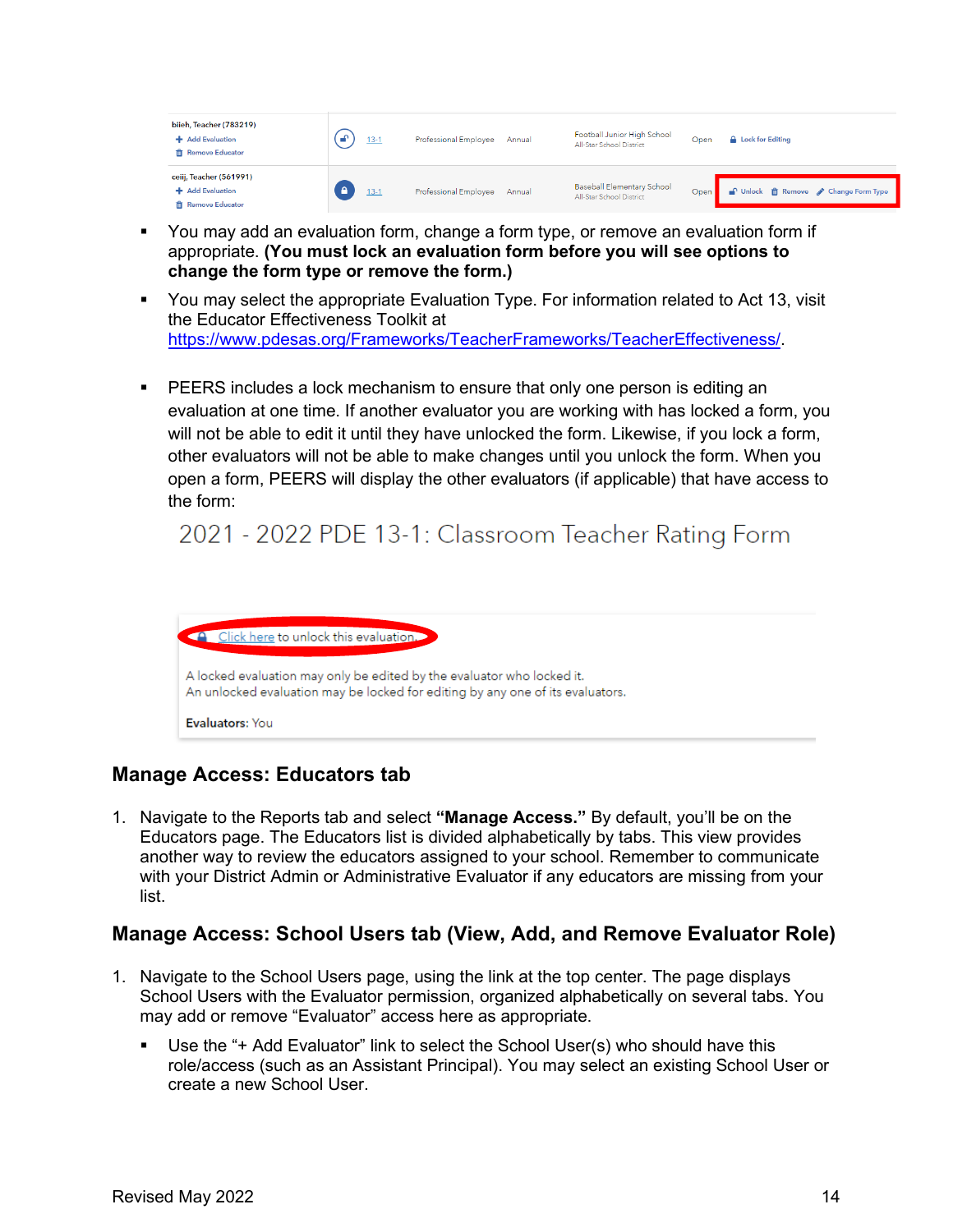- Remove an Evaluator's permission whenever appropriate such as when the user has left your LEA or moved into a different role where this access is no longer appropriate.
- 2. Assign/Unassign educators to your Evaluators, as appropriate. Evaluators will have access to view, edit, and manage evaluation forms for all educators you assign to them. You may assign an educator to more than one evaluator. Note: The District Admin or District Administrative Evaluator has the ability to assign the evaluator permission to a district user. They can also assign educators at the school admin's school to that evaluator.
	- *You and your District Admin will need to work together to ensure all educators are assigned to the correct individual(s) who will be providing input on their evaluations.*

|                                                                                                                                                                                                   | <b>Educators</b> | <b>School Users</b> |             |                                    |                        |                 |  |
|---------------------------------------------------------------------------------------------------------------------------------------------------------------------------------------------------|------------------|---------------------|-------------|------------------------------------|------------------------|-----------------|--|
|                                                                                                                                                                                                   |                  |                     |             |                                    |                        | + Add Evaluator |  |
| <b>School Users</b>                                                                                                                                                                               |                  |                     |             |                                    |                        |                 |  |
| School users who have the Evaluator permission in your school and whose names start with A-E are listed below. These users can view and<br>modify evaluations for the educators assigned to them. |                  |                     |             |                                    |                        |                 |  |
| School User Name:                                                                                                                                                                                 | $A - E$          | $F-J$               | K-O P-T U-Z |                                    |                        |                 |  |
| Afgh, B (B.Afgh)<br>No educators assigned                                                                                                                                                         |                  |                     |             | <b>Remove Evaluator Permission</b> | <b>Assign Educator</b> |                 |  |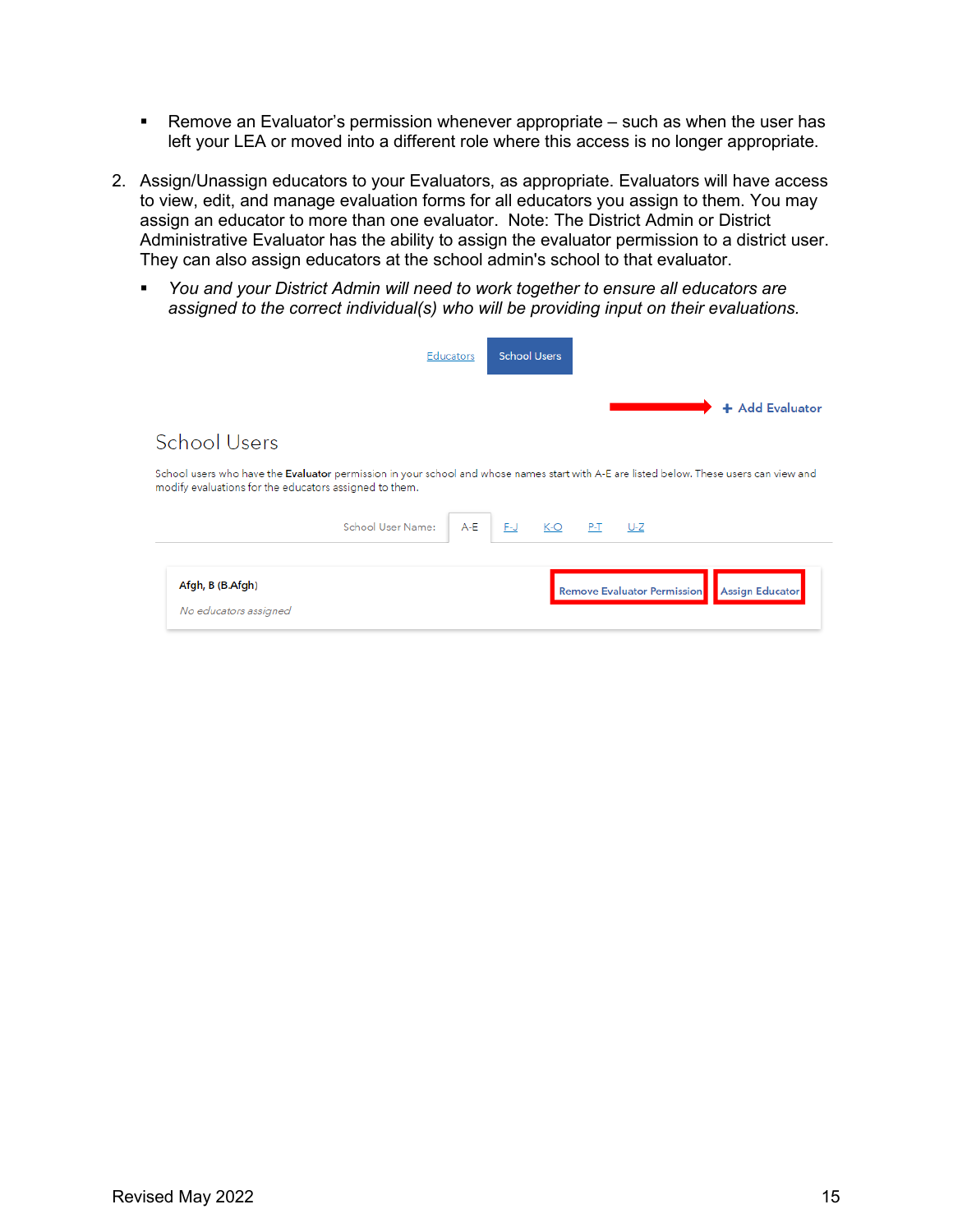## **District User and School User Evaluator**

District Evaluators and School Evaluators are granted access to PEERS by the LEA District Admin/Administrative Evaluator(s) and School Admin, respectively. These users do not manage access to PEERS. District and School Evaluators have access to view, edit, and mark evaluation forms as "Ready for Conference" within PEERS for all of their assigned educators.

## **Evaluation List**

- 1. Sign in to PVAAS at [PVAAS Login Page.](https://pvaas.sas.com/) Navigate to the Reports tab and select **"Evaluation List."**
- 2. Evaluations for all educators assigned to you (by the District Admin or School Admin) are listed.
	- **If you feel an educator is missing from your list or if an educator is included on your list in** error, alert your District Admin/Administrative Evaluator or School Admin, as appropriate.

| Employee Type<br>Form Type<br>All<br>All<br>$\check{ }$                 | $\checkmark$     | <b>Evaluation Type</b><br>All | School<br>All<br>$\check{ }$ |                        | <b>Status</b><br>All<br>$\checkmark$                    | $\checkmark$  | □ Locked By Me                                                               |
|-------------------------------------------------------------------------|------------------|-------------------------------|------------------------------|------------------------|---------------------------------------------------------|---------------|------------------------------------------------------------------------------|
| <b>Educators</b><br>2021 - 2022 School Year                             |                  |                               |                              |                        |                                                         |               | A Open, Locked no Open, Unlocked m Removed v Ready for Conference → Released |
| Educator (PPID)                                                         |                  | Form Type                     | Employee Type                | <b>Evaluation Type</b> | School                                                  | <b>Status</b> |                                                                              |
| bah, Teacher (767413)<br>+ Add Evaluation<br><b>Remove Educator</b>     | $\blacktriangle$ | $13-1$                        | Professional Employee        | Annual                 | Football Junior High School<br>All-Star School District | Open          | <b>A</b> Lock for Editing                                                    |
| bcdbc, Teacher (770974)<br>+ Add Evaluation<br><b>T</b> Remove Educator | F                | $13-1$                        | Professional Employee        | Annual                 | Football Junior High School<br>All-Star School District | Open          | <b>A</b> Lock for Editing                                                    |
| biieh, Teacher (783219)<br>+ Add Evaluation<br>Remove Educator          | $\blacktriangle$ | $13-1$                        | Professional Employee        | Annual                 | Football Junior High School<br>All-Star School District | Open          | <b>A</b> Lock for Editing                                                    |
| ceiij, Teacher (561991)<br>+ Add Evaluation<br>Remove Educator          | ₽                | $13-1$                        | Professional Employee        | Annual                 | Baseball Elementary School<br>All-Star School District  | Open          | <b>A</b> Lock for Editing                                                    |
| dddja, Teacher (896972)<br>+ Add Evaluation<br><b>Remove Educator</b>   |                  | $13-1$                        | Professional Employee        | Annual                 | Football Junior High School<br>All-Star School District | Open          | <b>A</b> Lock for Editing                                                    |

- 3. Check to ensure that each educator has the appropriate summative rating form defaulted to him/her.
	- You may add an evaluation form, change a form type, or remove an evaluation form if appropriate. **(You must lock an evaluation form before you will see options to change the form type or remove the form.)**
	- You may select the appropriate Evaluation Type. For information related to Act 13, visit the Educator Effectiveness Toolkit at [https://www.pdesas.org/Frameworks/TeacherFrameworks/TeacherEffectiveness/.](https://www.pdesas.org/Frameworks/TeacherFrameworks/TeacherEffectiveness/)
	- PEERS includes a lock mechanism to ensure that only one person is editing an evaluation at one time. If another evaluator you are working with has locked a form, you

**A. Add Educator**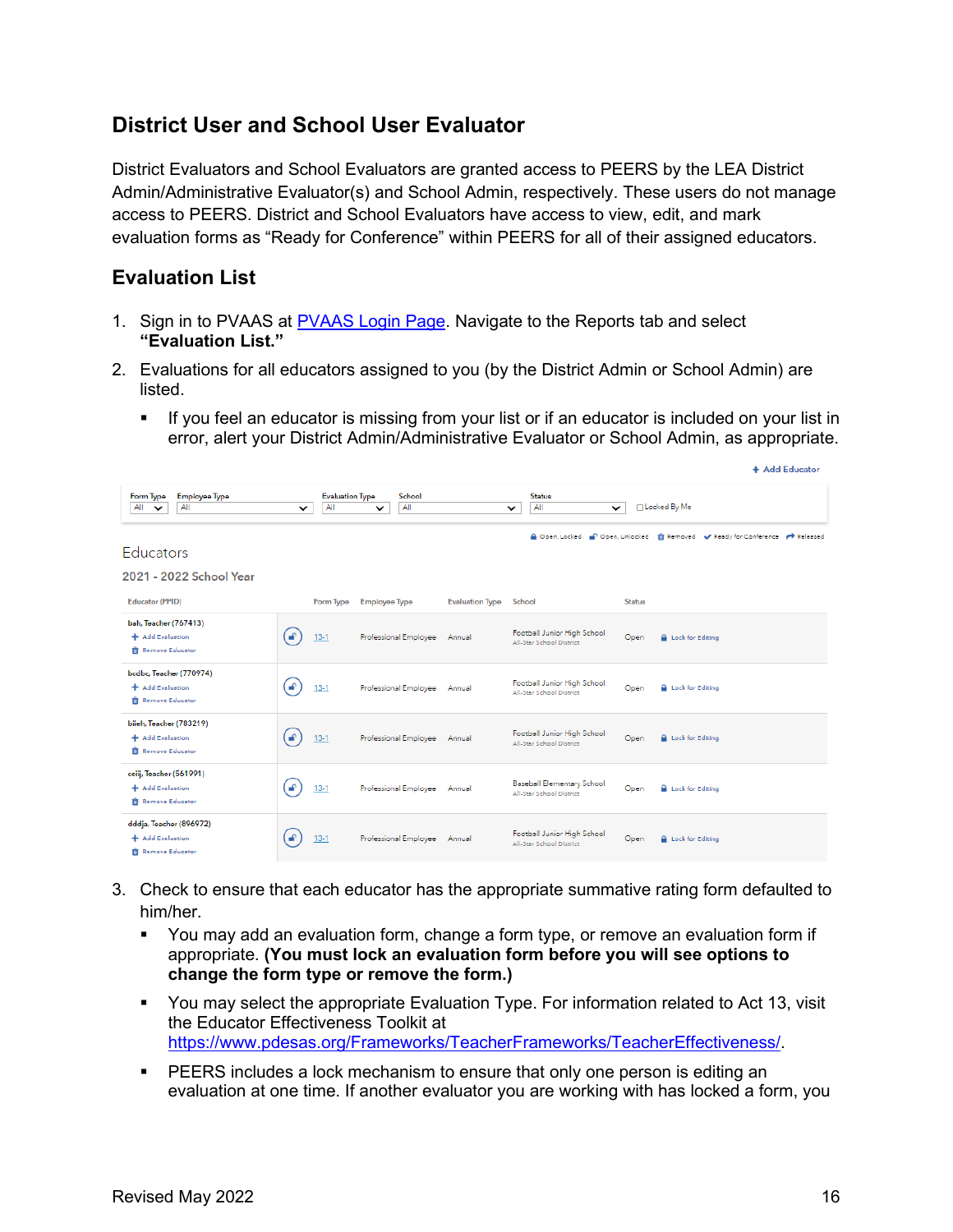will not be able to edit it until they have unlocked the form. Likewise, if you lock a form, other evaluators will not be able to make changes until you unlock the form.